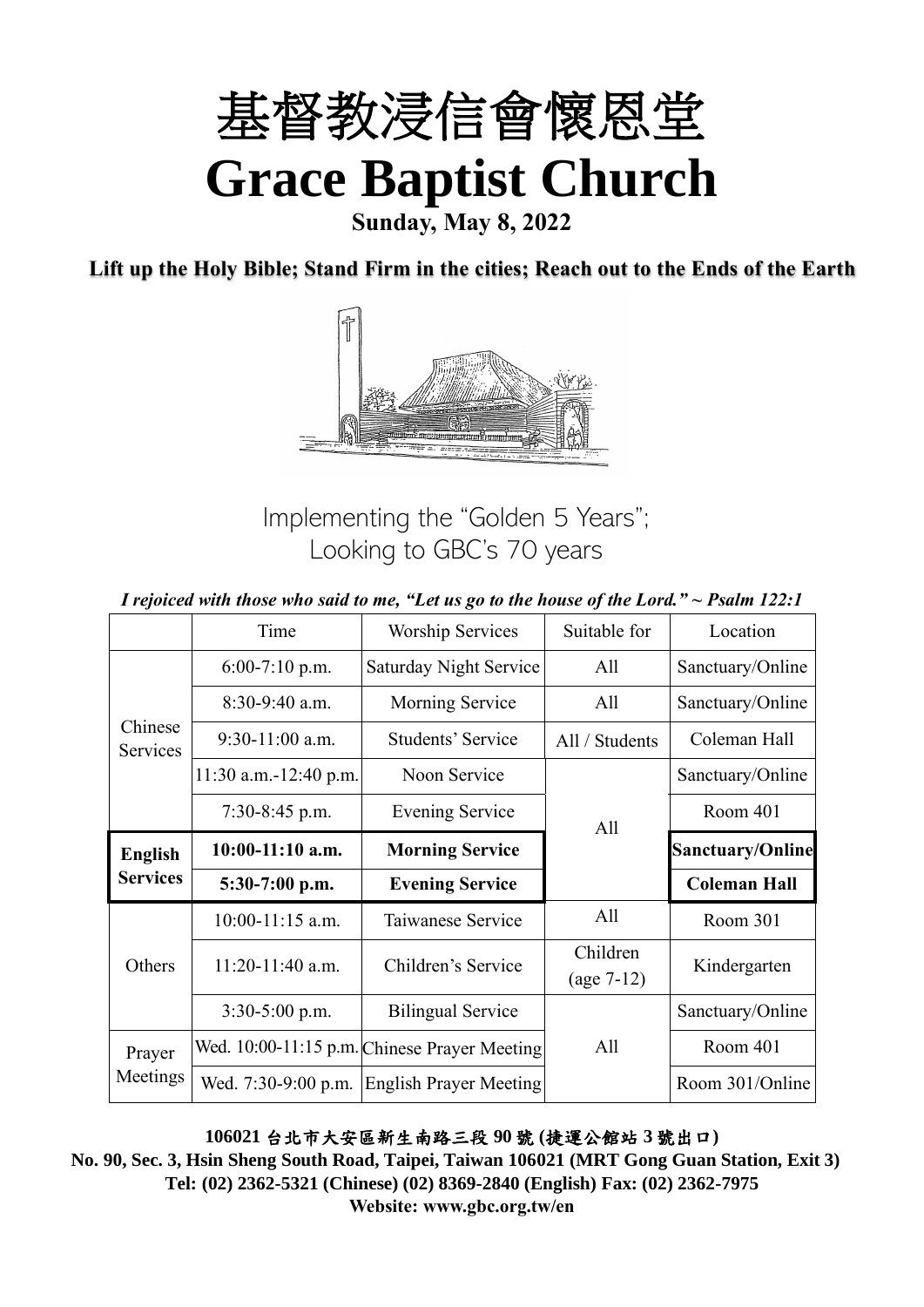|                                                                                                            | <b>Welcome to Grace Baptist Church English Congregation.</b><br>Thank you for choosing to worship with us and celebrate the glory of our Lord. |                                                                         |
|------------------------------------------------------------------------------------------------------------|------------------------------------------------------------------------------------------------------------------------------------------------|-------------------------------------------------------------------------|
|                                                                                                            | Morning Worship Service – 10:00 a.m.<br><b>Sunday, May 8, 2022</b>                                                                             |                                                                         |
| Prelude<br>Greeting/Prayer                                                                                 |                                                                                                                                                | Michael Tsai<br>Armand Lim                                              |
| Worship through Music<br>Pastoral Prayer/Child Dedication<br>Worship through Music                         | "Only a Holy God"<br>"Your Great Name"                                                                                                         | Pastor Nick Brideson<br>Armand Lim                                      |
| <b>Offertory Prayer</b><br>Tithes and Offerings                                                            | "Endless Hallelujah"                                                                                                                           | Ava Zamora                                                              |
| Doxology<br>Honoring Mothers<br><b>Scripture Reading</b><br>Message<br><b>Response Song</b><br>Benediction | Matthew 24:23-31<br>Watch for Christ's Return<br>"There Is a Higher Throne"                                                                    | Pastor Nick Brideson<br>Minister Priscilla Liao<br>Pastor Nick Brideson |
| Welcome/Announcements<br><b>Closing Song</b><br>Postlude                                                   | "As the Lord Is with Us"                                                                                                                       | Armand Lim<br>Michael Tsai                                              |
| Wear a mask<br>before entering                                                                             | Nursery care is available in the "Cry Room" at the back of the Sanctuary<br>during the Morning Worship Service.                                |                                                                         |
| the Cry Room.                                                                                              | Evening Worship Service - 5:30 p.m.<br><b>Sunday, May 8, 2022</b>                                                                              |                                                                         |
| Prelude<br>Prayer<br>Worship through Music                                                                 | "Christ Our Hope in Life and Death"                                                                                                            | Michael Tsai<br>Pastor Kevin Wang, Leader                               |
| Greeting<br>Pastoral Prayer<br>Worship through Music                                                       | "I Will Trust My Saviour Jesus"<br>"Christ Is Enough"<br>"God Is for Us"                                                                       | Pastor Nick Brideson<br>Pastor Kevin Wang, Leader                       |
| <b>Offertory Prayer</b><br>Tithes and Offerings                                                            |                                                                                                                                                | Max Feng                                                                |
| <b>Honoring Mothers</b><br>Pray for Our Church                                                             |                                                                                                                                                | Pastor Nick Brideson<br>Minister Priscilla Liao                         |
| <b>Scripture Reading</b><br>Message<br><b>Response Song</b><br><b>Closing Prayer</b><br>Welcome            | Matthew 24:23-31<br>Watch for Christ's Return<br>"Yet Not I but through Christ in Me"                                                          | Pastor Nick Brideson                                                    |
| <b>Closing Song</b><br>Postlude                                                                            | "Christ Our Hope in Life and Death"                                                                                                            | Pastor Kevin Wang, Leader<br>Michael Tsai                               |
| To achieve this, we aim:                                                                                   | <b>Our Vision Is to Spread the Gospel</b>                                                                                                      |                                                                         |

⚫ To become a house of prayer

- ⚫ Through prayer, to build the body of Christ
- ⚫ From the body, to do the work of mission in Taipei, Taiwan, and neighboring countries *"but you will receive power when the Holy Spirit has come upon you; and you shall be My witnesses both in Jerusalem, and in all Judea and Samaria, and even to the remotest part of the earth." -* Acts 1:8 (NASB)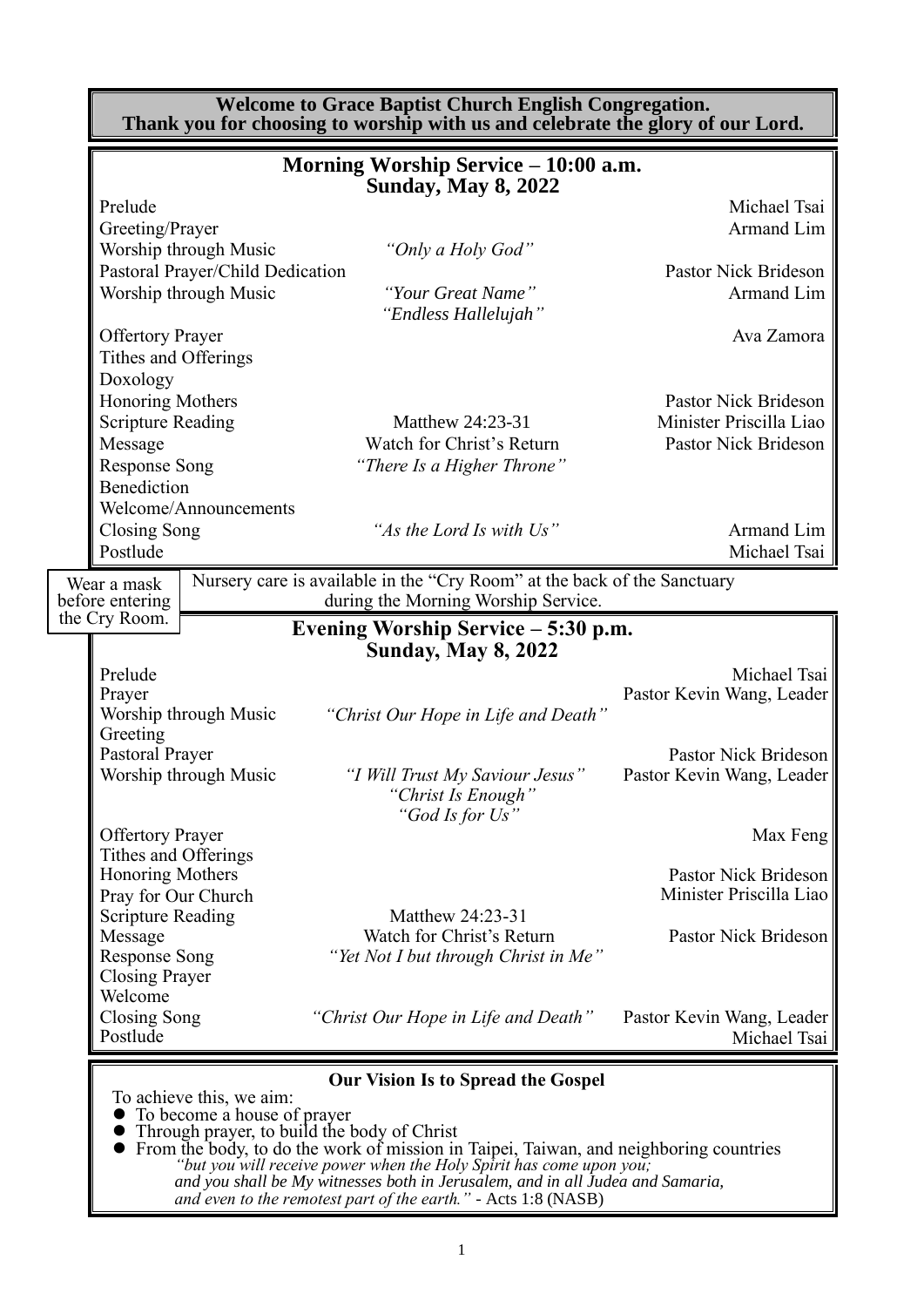# **Sermon Topic: Watch for Christ's Return Scripture: Matthew 24:23-31**

#### **Speaker: Pastor Nick Brideson May 8, 2022**

#### **Scripture: Matthew 24:23-31 (NASB)**

<sup>23</sup> "Then if anyone says to you, 'Behold, here is the Christ,' or 'There He is,' do not believe him. <sup>24</sup> "For false Christs and false prophets will arise and will show great signs and wonders, so as to mislead, if possible, even the elect. **<sup>25</sup>** "Behold, I have told you in advance. **<sup>26</sup>** "So if they say to you, 'Behold, He is in the wilderness,' do not go out, or, 'Behold, He is in the inner rooms,' do not believe them. **<sup>27</sup>** "For just as the lightning comes from the east and flashes even to the west, so will the coming of the Son of Man be. **<sup>28</sup>** "Wherever the corpse is, there the vultures will gather.

**<sup>29</sup>** "But immediately after the tribulation of those days THE SUN WILL BE DARKENED, AND THE MOON WILL NOT GIVE ITS LIGHT, AND THE STARS WILL FALL from the sky, and the powers of the heavens will be shaken. **<sup>30</sup>** "And then the sign of the Son of Man will appear in the sky, and then all the tribes of the earth will mourn, and they will see the SON OF MAN COMING ON THE CLOUDS OF THE SKY with power and great glory. **<sup>31</sup>** "And He will send forth His angels with A GREAT TRUMPET and THEY WILL GATHER TOGETHER His elect from the four winds, from one end of the sky to the other.

**Notes:**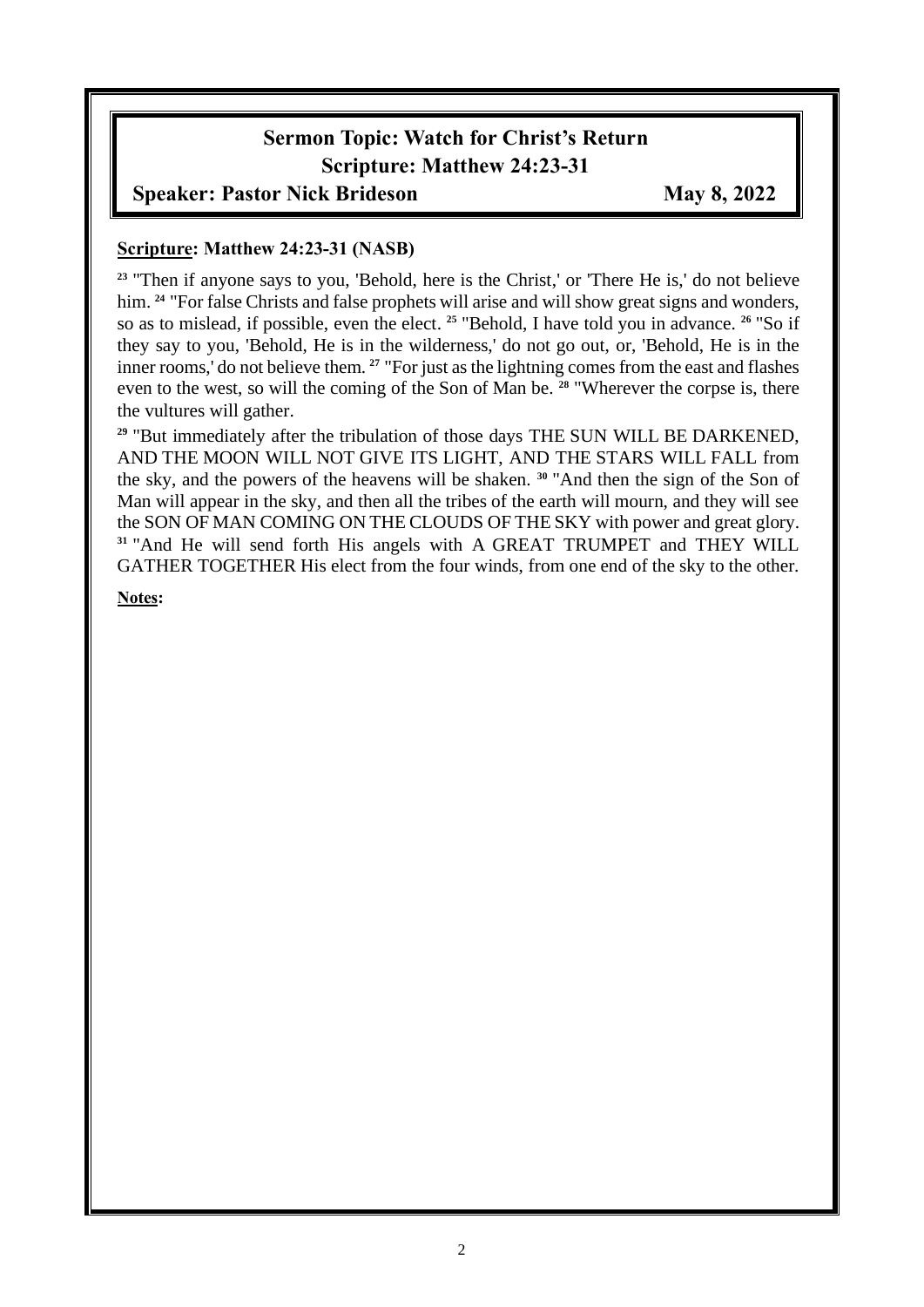

Topic: Is Cross-Cultural Mission for Me? (Isaiah 6:8) Speaker: Minister Gail Chen



#### **Bring Your Own Coffee (BYOC) ~ English Conversation Group**

222

Grace Baptist Church hosts an English conversation fellowship group, BYOC (Bring Your Own Coffee). This group provides a



**Day/Time/Place:** Fridays 6:30 p.m. in Room B04

If you have questions, you are welcome to email Charlie Cheng: charliechengbyoc@protonmail.com.

# **Alpha New Cycle from May 15**

Alpha discusses questions of life and faith, by watching a video and having small group discussions. It is appropriate for those who are not Christians, those who have questions about Christianity, or new believers. Alpha



meets in the Calvary Room each Sunday morning from 11:30-12:30. If you have questions, please contact Vong or Sarah Im at [sarahvong@gmail.com.](mailto:sarahvong@gmail.com)

#### **2022 VBS – Enrolling Children Destination Dig - Unearthing the Truth about Jesus**

**VBS Camp:** July 4 – 8; 9 a.m. to 12:10 p.m.

**Family Day:** July 9, from 9:00 to 11:00 a.m.

For Children: currently 1st to 6th graders (changing to 2nd – 7th graders after this summer) VBS is designed to lead children to know and respond to Jesus Christ as led by the Holy Spirit. It is a fun-filled, spiritual adventure that provides concentrated Bible study and encourages reallife application.

## **Registering Children Now:**

Registrations are accepted until May 30 or until the 200 spaces are full. The cost is NT\$ 500 per child (refundable if cancelled before June 4). Please register and pay the cost through the front desk.

## **Volunteers Needed:**

Our remaining VBS planning/training meetings are May 15, June 5, June 26, and July 3 at 1:15 p.m. in Coleman Hall. If you would like to be a co-worker, please sign up at the meeting and join the future training meetings.

**Questions?** Please contact GBC front desk: (02) 2362-5321 ext. 100 (or SueJenny ext. 136 if English speakers) or email: gbcvbs@gbc.org.tw

## **GBC Pandemic Guidelines**

➢ **Enter GBC though the front door:** put on a mask, disinfect hands, and check temperature

- ➢ **Join the online worship service if you are –**
	- sick or not feeling well (see a doctor if you have a fever and cough)
	- currently in quarantine or self-health management
- ➢ **Eating:** Don't share a table with others when eating food inside GBC. (Also keep distance and don't talk with others while eating. )

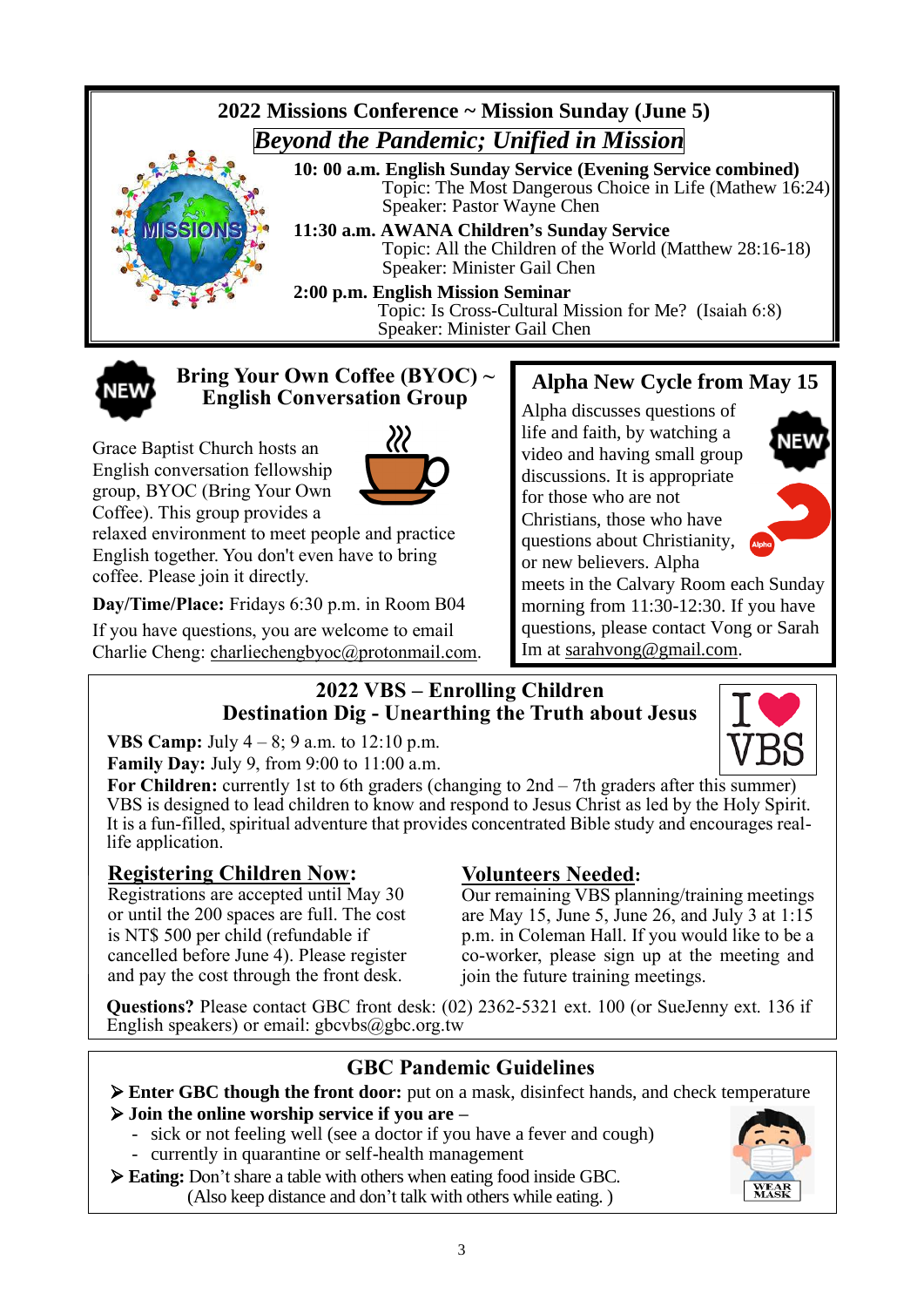# **Happy Mother's Day to all GBC mothers**

*Strength and dignity are her clothing, and she laughs at the time to come. She opens her mouth with wisdom, and the teaching of kindness is on her tongue. She looks well to the ways of her household and does not eat the bread of idleness.*

Proverbs 31:25-27 (ESV)

## **Today's Child Dedication**

We have three children dedicated in today's ceremony:

**Mu-Yan "Oliver" Wang** – Son of father Kevin Wang and mother Yi-Ling Lee **Sonya Stewart** – Daughter of Gunner and Emily Stewart

**Jesude Oyewale** – Son of Joseph and Mary Oyewale

Please pray for these families as they will encounter the good days and bad days of raising their child. May the Lord sustain them and strengthen them with wisdom and perseverance so their children will walk in the way pleasing to the Lord.

#### **Special Offering TODAY (2022 Children's Art Festival Cancelled, But Still Showing Love)**

After a meeting with church leadership, GBC will cancel the Children's Art Festival this year due to the pandemic.

For those who sent children's artwork, GBC will present them on its Facebook. Also, the scheduled donation will still be collected today, so we can pass on God's love as previously intended.

The donation collected will help children and teens in Chenggong Township in Taitung with their education. Please put your donation in the offering envelope and write "Children's Art Festival" on the envelope.

# **Christianity 101 New Cycle**

The Christianity 101 class had just started a new cycle meeting at 11:30 a.m. in the Mount of Olives Room on Sundays. (Ask staff or the front desk if you don't know how to go to Mount of Olives Room.)

Christianity 101 class introduces basic Christian teachings and prepares people for baptism. You can join it directly. If you need more information, please contact the teacher, Yuri Shih, by email at: yuchen\_phone@hotmail.com.

# **Friday Night Concert - Resplendent - the string quartet**

**Time/Place:** 7:30 p.m. this Friday, May 13 in GBC Sanctuary

**Program:** Jose Haydn String Quartet in B-flat major "Sunrise", Op.76

No.4 & Maurice Ravel: String Quartet in F major

This is an excellent opportunity to invite non-believing friends to church. The introduction will be in Chinese. Admission is free!

For more information on this concert please visit the GBC website (https://www.gbc.org.tw/en).





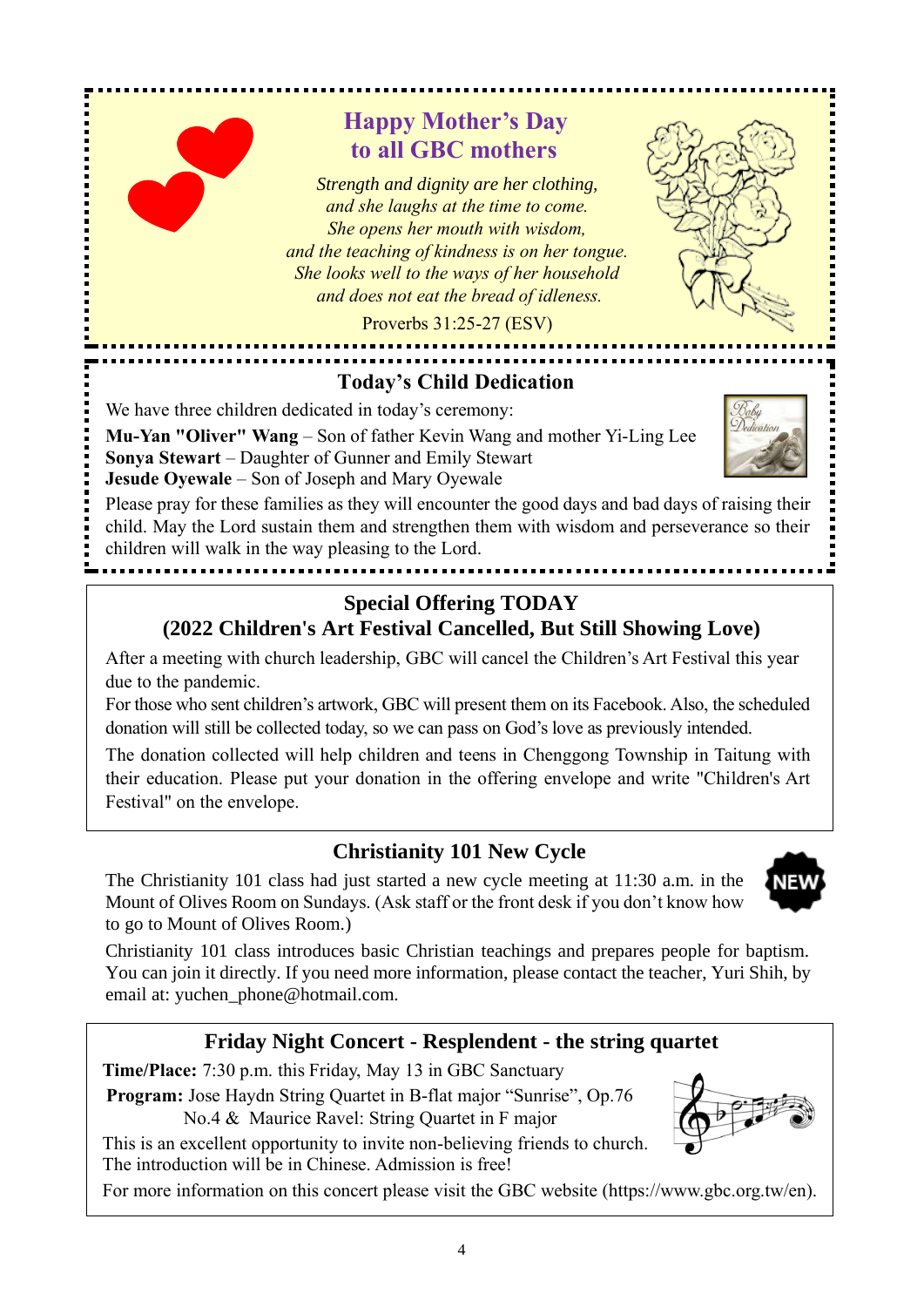# **Mabuhay Fellowship**

Today, May 8, at 2 p.m. in Basement Room B05, the Mabuhay Fellowship will have Tagalog Bible study. All Tagalog-speaking nationals are welcome to join.



The Mabuhay Fellowship comprises Filipinos aiming to share God's love and light through worship, prayer, Bible study, fellowship, gospel sharing, and other ministries.

## **Evergreen Bilingual Fellowship**

This coming Saturday, May 14, Pastor Nick will share in Evergreen Fellowship. Please join us.



Evergreen is an international bilingual Christian fellowship of Grace Baptist Church. We meet every Saturday night, 6:00 to 8:00 p.m. in Room 401. We hope you'll invite your non- believing friends, get involved in deep relationships here, and join our Fellowship. Please contact Winnie Liang if you need more information:

[wistlesliang@hotmail.com.](mailto:wistlesliang@hotmail.com)

|                                                                                                                                                                                                                                                                                                                                                                                                                                                                                                                                               | <b>English Congregation Leaders</b>                                                                                                                                                                                                                                                                                                                                                                                                                                                |                                                                                                                                                                                                                                                                                                                                                                                                                                                                                                                                                |                                                                                                                                                                                                                                                                                                                                                                                                                                                                                                                                    |
|-----------------------------------------------------------------------------------------------------------------------------------------------------------------------------------------------------------------------------------------------------------------------------------------------------------------------------------------------------------------------------------------------------------------------------------------------------------------------------------------------------------------------------------------------|------------------------------------------------------------------------------------------------------------------------------------------------------------------------------------------------------------------------------------------------------------------------------------------------------------------------------------------------------------------------------------------------------------------------------------------------------------------------------------|------------------------------------------------------------------------------------------------------------------------------------------------------------------------------------------------------------------------------------------------------------------------------------------------------------------------------------------------------------------------------------------------------------------------------------------------------------------------------------------------------------------------------------------------|------------------------------------------------------------------------------------------------------------------------------------------------------------------------------------------------------------------------------------------------------------------------------------------------------------------------------------------------------------------------------------------------------------------------------------------------------------------------------------------------------------------------------------|
|                                                                                                                                                                                                                                                                                                                                                                                                                                                                                                                                               | English Leading Pastor: Nick Brideson                                                                                                                                                                                                                                                                                                                                                                                                                                              |                                                                                                                                                                                                                                                                                                                                                                                                                                                                                                                                                |                                                                                                                                                                                                                                                                                                                                                                                                                                                                                                                                    |
| <b>Pastor Nick Brideson</b>                                                                                                                                                                                                                                                                                                                                                                                                                                                                                                                   |                                                                                                                                                                                                                                                                                                                                                                                                                                                                                    | Minister Priscilla Liao                                                                                                                                                                                                                                                                                                                                                                                                                                                                                                                        | Pastor Kevin Wang                                                                                                                                                                                                                                                                                                                                                                                                                                                                                                                  |
| <b>Adult Education</b><br>Nick Brideson<br>nick@gbc.org.tw<br><b>Foreign Mission:</b><br>- Medical/Dental Team<br>Armand Lim<br>rmanlim@yahoo.com<br>- Leadership Training<br>Nick Brideson<br>nick@gbc.org.tw<br><b>Orphanage Ministry</b><br>Julie Chen<br>yuling0914@gmail.com<br><b>Mabuhay Fellowship</b><br>Ava Zamora<br>avazam@yahoo.com<br><b>Small Groups</b><br>- BYOC<br>- Ethiopian Students<br>- HsinChu Bible Study<br>- Indian Bible Study Fellowship<br>- NTU Conversation<br>- Salt & Light<br>- Thursday Night Bible Study | <b>Morning Greeters</b><br>Arjun Puvvala<br>nagarjuna123iict@gmail.com<br>Alltrin Dhana Raja Gopal<br>alltrin.chim99@gmail.com<br><b>Morning Fellowship Tea</b><br>Yuri Shih<br>yuchen_phone@hotmail.com<br><b>Evening Greeters</b><br>Vicky Kuo<br>asiaglobe999@gmail.com<br><b>Evening Fellowship Tea/</b><br><b>Baptism Celebration Fellowship</b><br>Michelle Cheng<br>yealincheng@yahoo.com<br><b>Baptism Support</b><br>Michael Dellinger<br>michaeleldondellinger@gmail.com | <b>Cry Room Children's Care</b><br>Joanne Pan<br>f65027.tw@yahoo.com.tw<br>Preschool<br>Joanna Peng<br>Joanna1285@gmail.com<br><b>AWANA Spark Group</b><br>Crystal Turner<br>elisayeh@yahoo.com<br><b>AWANA T&amp;T Group</b><br>Ming Lai<br>minglai88@gmail.com<br><b>Praver Ministry</b><br>Priscilla Liao<br>priscilla@gbc.org.tw<br><b>Hospital Visitation</b><br>Amanda Lou<br>lou.amanda@gmail.com<br><b>Celebrate Recovery</b><br>Priscilla Liao<br>priscilla@gbc.org.tw<br><b>Taiwan Mission:</b><br>- TaiTung Team<br>Cherrie Gow Lim | <b>Green Room Children's Care</b><br>Pastor Kevin Wang<br>kevin@gbc.org.tw<br><b>Morning Music Worship</b><br>Cherrie Gow Lim<br>cvgow@yahoo.com<br><b>Morning Multimedia</b><br>Vicky Lin<br>gbcmorningmedia@gmail.com<br><b>Adult Choir</b><br><b>Hand Bell Choir</b><br>Juliet Jao<br>lenyinjao@gmail.com<br><b>Hallel Singers</b><br>Cherrie Gow Lim<br>cvgow@yahoo.com<br><b>Evening Music Team</b><br>Alex Chen<br>gbceworshipteam@gmail.com<br><b>Evening Multimedia</b><br><b>Grant Burgess</b><br>grantburgess@live.co.za |
| Deacon<br>Yuri Shih<br>yuchen phone@hotmail.com                                                                                                                                                                                                                                                                                                                                                                                                                                                                                               | <b>Alternate Deacon</b><br>Timothy Meesala<br>yedukondaluster@gmail.com                                                                                                                                                                                                                                                                                                                                                                                                            | cvgow@yahoo.com<br><b>Foreign Mission:</b><br>- VBS Team<br>Priscilla Liao<br>priscilla@gbc.org.tw                                                                                                                                                                                                                                                                                                                                                                                                                                             | <b>Trinity Youth</b><br>(Grades 7 to 12)<br>Kevin Wang<br>kevin@gbc.org.tw<br><b>Young Adults Fellowship</b><br>Kevin Wang                                                                                                                                                                                                                                                                                                                                                                                                         |
| SueJenny Hsu<br>suejenny@gbc.org.tw                                                                                                                                                                                                                                                                                                                                                                                                                                                                                                           | <b>Secretarial staff</b><br>Stella Chen (part-time)<br>stella@gbc.org.tw                                                                                                                                                                                                                                                                                                                                                                                                           | <b>Small Groups</b><br><b>Hospital Visitation</b><br>- NanGang Group<br>- Parenting Group<br>- Sisters Group                                                                                                                                                                                                                                                                                                                                                                                                                                   | kevin@gbc.org.tw<br><b>Small Groups</b><br>- Crown of Beauty<br>- International Students Group                                                                                                                                                                                                                                                                                                                                                                                                                                     |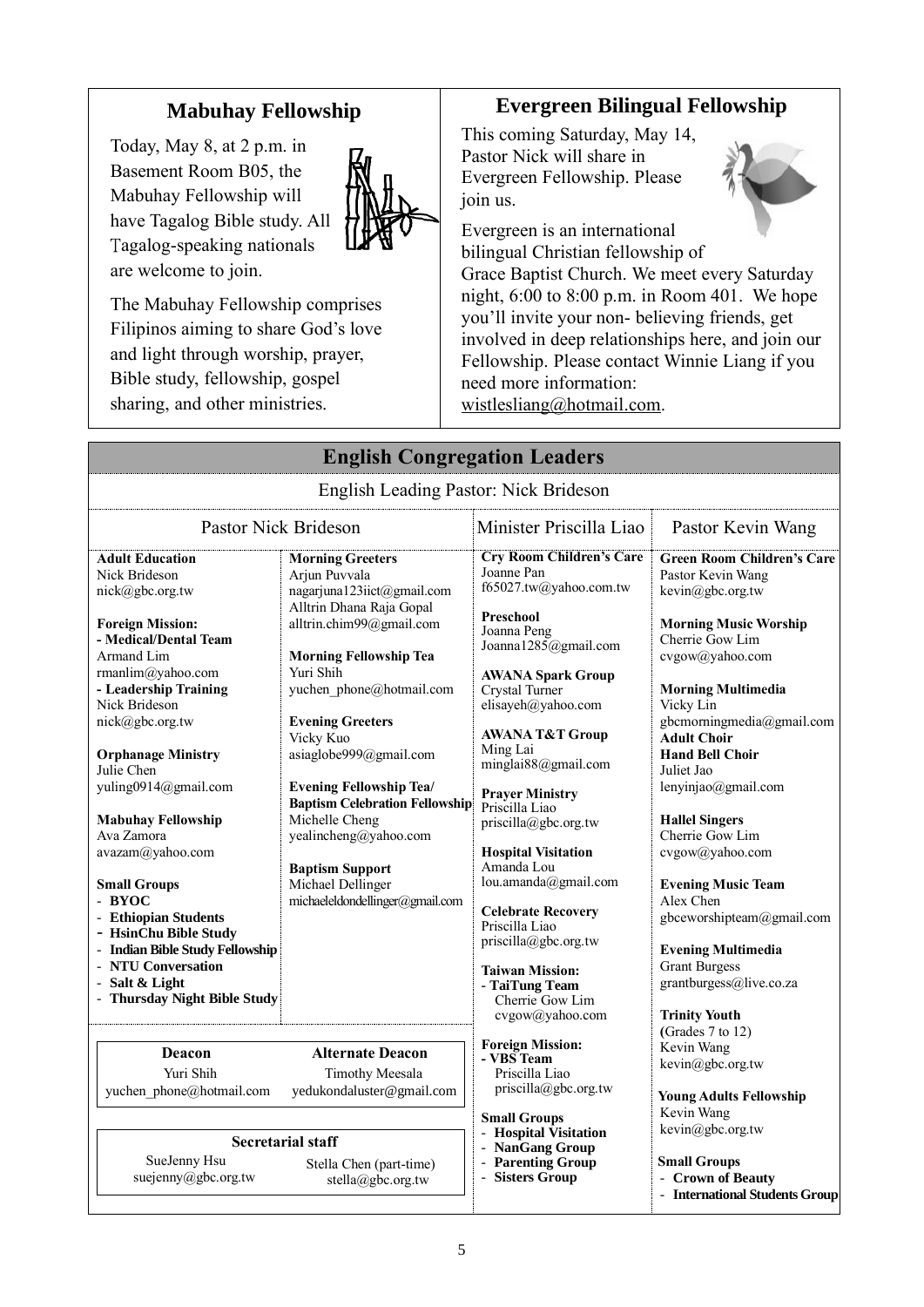| $\star\star$ Sunday School Information - Join the class directly $\star\star$ |                                                                                                                |                                                                                                                                                                                                          |
|-------------------------------------------------------------------------------|----------------------------------------------------------------------------------------------------------------|----------------------------------------------------------------------------------------------------------------------------------------------------------------------------------------------------------|
| <b>Class</b>                                                                  | Time & Room                                                                                                    |                                                                                                                                                                                                          |
| <b>Beginning Christian Life</b>                                               |                                                                                                                |                                                                                                                                                                                                          |
| $Alpha$ – new and non-Christians                                              | $11:30$ a.m.                                                                                                   | Calvary Room                                                                                                                                                                                             |
| Christianity 101 - required for baptism                                       | 11:30 a.m.                                                                                                     | Mount of Olives                                                                                                                                                                                          |
| <b>Maturing Christians</b>                                                    |                                                                                                                |                                                                                                                                                                                                          |
| <b>Bible Studies for Life</b><br>Cancelled<br>TODAY                           | <b>Physical Classes:</b><br>$11:30$ a.m. classes:<br>- Room B04<br>- Room B05<br>- WanFu 22 A<br>- WanFu $22C$ | <b>Online Classes:</b><br>9:00 a.m. (Email Johanna Ferng to join:<br>joeym.vanderwerf@gmail.com)<br>3:00 p.m. (Cancelled TODAY)<br>4:00 p.m. (Email SueJenny for info:<br>$suejenny(\hat{a})gbc.org.tw)$ |
| <b>Developing Leaders</b>                                                     |                                                                                                                |                                                                                                                                                                                                          |
| <b>Bible Interpretation</b>                                                   | $2:00 - 3:15$ p.m.                                                                                             | (Online (email: ross.hohl@gmail.com))                                                                                                                                                                    |
| <b>Youth: Grade 7 and above</b>                                               |                                                                                                                |                                                                                                                                                                                                          |
| <b>Bible Studies for Life</b>                                                 | $11:45$ a.m. $-12:45$ p.m.                                                                                     | Online (email: $\text{kevin}(a)$ gbc.org.tw)                                                                                                                                                             |
| <b>Children</b>                                                               |                                                                                                                |                                                                                                                                                                                                          |
| Nursery - Age 3 and under                                                     | 9:50 a.m. - 11:15 a.m.                                                                                         | Ónline - email:                                                                                                                                                                                          |
| Preschool - Age 3 to 5                                                        | 11:40 a.m. - 12:40 p.m.                                                                                        | For AWANA: minglai88@gmail.com                                                                                                                                                                           |
| AWANA - Kindergarten $(\pm 1)$ to Grade 6                                     | $11:20$ a.m. $-12:50$ p.m.                                                                                     | For Preschool: joanna1285@hotmail.com                                                                                                                                                                    |

|                                       | $\star \star$ Fellowships – Join a fellowship directly $\star \star$ |            |
|---------------------------------------|----------------------------------------------------------------------|------------|
| Fellowship                            | Time                                                                 | Location   |
| Mabuhay                               | Sundays 2:00 - 4:00 p.m.                                             | <b>B05</b> |
| Young Adults $(20 - 35 \text{ y.o.})$ | $1st$ & 3 <sup>rd</sup> Saturdays 4:30 - 6:00 p.m.                   | WanFu 22   |

|                          | $\star\star$ Small Groups – Contact the leader to join $\star\star$ |                                                                                                                                              |                                                           |          |  |  |
|--------------------------|---------------------------------------------------------------------|----------------------------------------------------------------------------------------------------------------------------------------------|-----------------------------------------------------------|----------|--|--|
| Type                     | Name                                                                | Day/Time                                                                                                                                     | <b>Location/Contact Emails</b>                            |          |  |  |
| Students                 | <b>NTU Friday English</b><br><b>Conversation Group</b>              | Friday<br>$12:20 - 1:10 \text{ pm}$                                                                                                          | <b>NTU</b><br>roytreur@gmail.com                          | On break |  |  |
|                          | <b>International Students Group</b>                                 | Friday<br>$7:30 - 9:00$ pm                                                                                                                   | WanFu 22A<br>cesaledro57@gmail.com                        |          |  |  |
| Language/<br>Nationality | <b>Ethiopian Students Group</b>                                     | Sunday<br>$7:00 - 9:00 \text{ pm}$                                                                                                           | Room 307<br>abex98@gmail.com                              |          |  |  |
| Parenting                | Parenting Group                                                     | $2nd$ & 4 <sup>th</sup> Sunday<br>$11:30$ am - $12:30$ pm                                                                                    | GBC Room 402<br>rod syverson@hotmail.com                  |          |  |  |
| Women                    | Sisters Group (Online)                                              | Thursday<br>$7:30 - 9:00$ pm                                                                                                                 | joeym.vanderwerf@gmail.com                                |          |  |  |
|                          | Thursday Night Bible<br>Study Group (Online)                        | Thursday<br>$7:30 - 9:00$ pm                                                                                                                 | GBC Room 301<br>rod_syverson@hotmail.com                  |          |  |  |
|                          | <b>BYOC</b>                                                         | Friday<br>$6:30 - 8:30$ pm                                                                                                                   | B04<br>charliechengbyoc@protonmail.com                    |          |  |  |
| General                  | HsinChu Bible Study Group                                           | Friday<br>$7:30 - 8:45$ pm                                                                                                                   | HsinChu<br>rmanlim@yahoo.com                              |          |  |  |
|                          | Crown of Beauty                                                     | Saturday<br>$2:00 - 4:00$ pm                                                                                                                 | <b>GBC Mount of Olives Room</b><br>clemence4261@gmail.com |          |  |  |
|                          | Salt & Light                                                        | Sunday<br>$1:30 - 3:00$ pm                                                                                                                   | <b>GBC Mount of Olives Room</b><br>123456789nc@gmail.com  |          |  |  |
|                          | <b>Indian Bible Study</b><br>Fellowship Group                       | Sunday<br>$2:30 - 4:00$ p.m.                                                                                                                 | WanFu<br>yedukondaluster@gmail.com                        |          |  |  |
| Ministry                 | <b>Hospital Visitation Group</b>                                    | Thursday<br>$1:30 - 2:30$ pm                                                                                                                 | Near GBC<br>lou.amanda@gmail.com                          | On break |  |  |
|                          |                                                                     | Due to the COVID-19 situation, not all the small groups have been opened.<br>To join or for information, contact the teacher by email above. |                                                           |          |  |  |